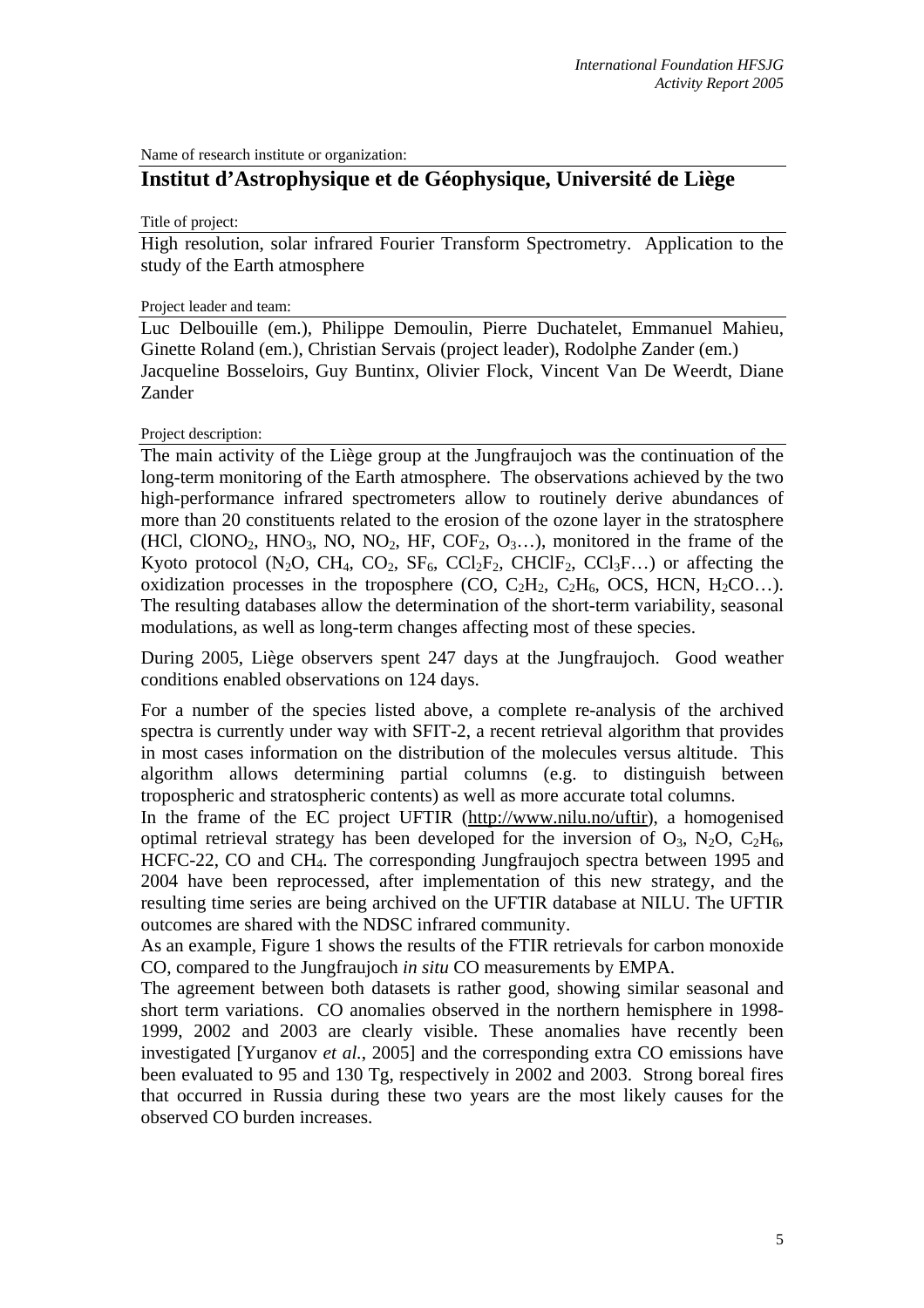

**Figure 1**: *Daily mean carbon monoxide volume mixing ratio (VMR) at the Jungfraujoch, derived from FTIR spectra (circles) and from EMPA in situ measurements (triangles). FTIR data correspond to the mean VMR retrieved in the lowest layers (i.e. between 3.58 and 5.5 km, corresponding to one independent piece of information). EMPA data have been obtained from the WDCGG (World Data Centre for Greenhouse Gases, http://gaw.kishou.go.jp/wdcgg.html).*

Within the context of the Montreal Protocol, monitoring of chlorinated source gases has been part of our activities. Time series of  $CFC-12$   $(CCl<sub>2</sub>F<sub>2</sub>)$  and HCFC-22  $(CHCIF<sub>2</sub>)$  have been updated while modifications implemented to the SFIT-2 retrieval algorithm have allowed to perform retrievals of two additional species, i.e. CFC-11  $(CCl<sub>3</sub>F)$  and  $CCl<sub>4</sub>$ . Current monthly mean time series of three of these source gases are shown in Figure 2. Although year round data points are reproduced here, only averaged total columns of the quietest June to November months (i.e. exhibiting less variability, see filled symbols) have been used to characterise the long-term evolutions of these compounds. Corresponding trends and annual column changes are available in Zander *et al.* [2005]. It is interesting to point out here the contrasted evolutions of these source gases: (i) the Montreal-controlled CFC-11 and CFC-12 are decreasing/stabilising as expected from their respective lifetimes (45 and 100 years); (ii) progressive phase out of HCFC-22 (an important CFC substitute) has begun in 2004 and its production is supposed to reach zero in developed countries in 2030; its concentration is expected to continue rising until about 2010 before stabilisation and rapid decrease thereafter. Our measurements indicate a steady increase of the HCFC-22 total columns with recent rate of change on the order of 3 %/year.

Comparisons of the above results with findings deduced from *in situ* measurements performed by the AGAGE and NOAA/CMDL networks indicate very good agreement in terms of trends and atmospheric concentrations for these various species.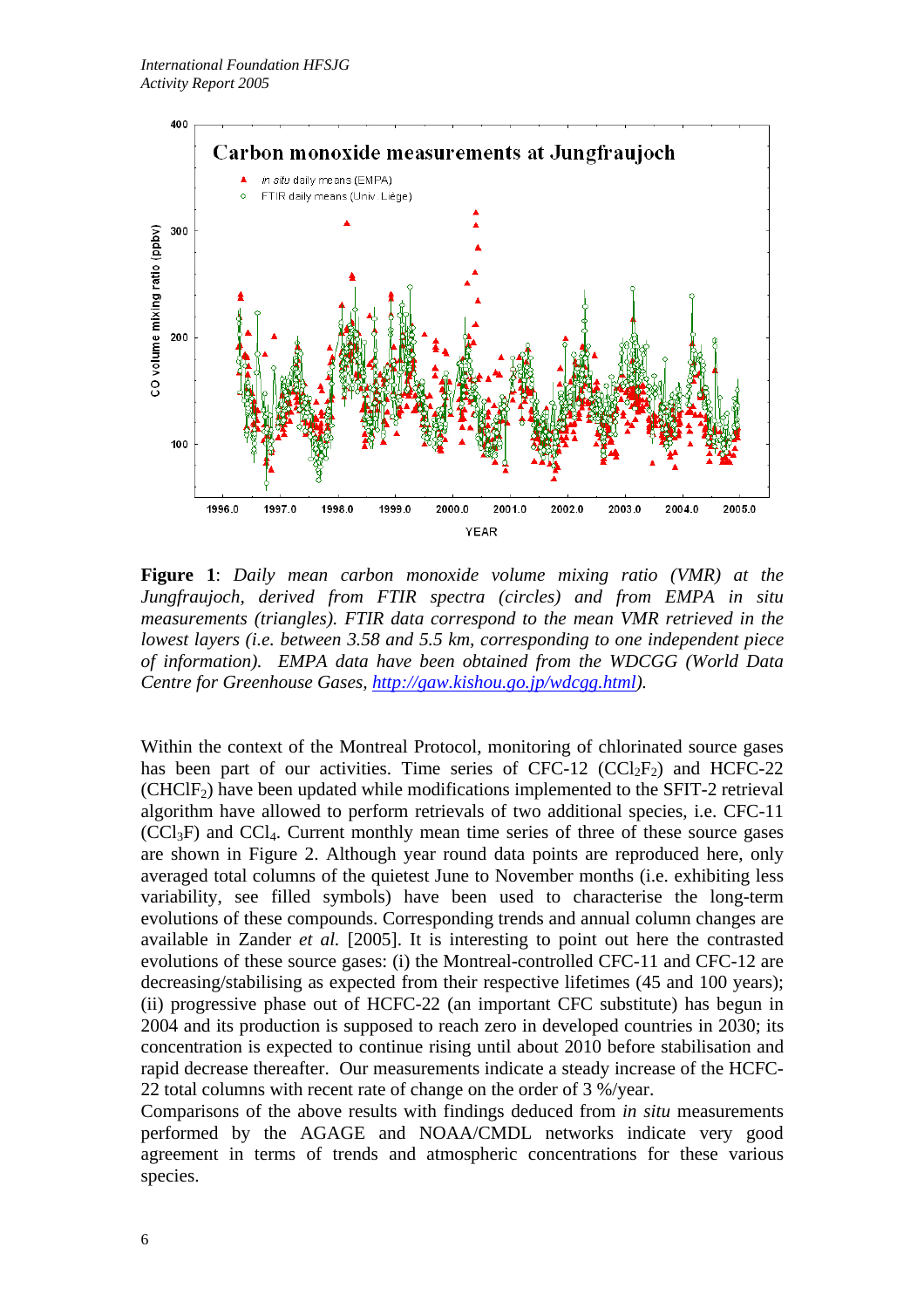

**Figure 2**: *Contrasted evolutions of the monthly mean total vertical column abundances of CFC-12, CFC-11 and HCFC-22 above the Jungfraujoch.*

In addition to the important greenhouse gases regulated by the Montreal Protocol, the 1997 "Kyoto Protocol on climate change" specifically targets  $CO_2$ ,  $CH_4$ ,  $N_2O$  and  $SF_6$ which present characteristic infrared absorption features allowing to quantify their atmospheric abundances. Regular analyses of all Jungfraujoch observations have resulted in updates of their temporal evolutions [Zander *et al.*, 2005]. Related time series, which cover now two decades, are reproduced in Figure 3.

The first obvious feature is the regular growth for three of these gases over the 1985- 2004 time period, only methane exhibiting a stabilisation over recent years.

Comparisons with abundances derived from pioneering observations performed in 1950-1951 at the same site by M. Migeotte indicate that the total columns of  $CO<sub>2</sub>$ ,  $CH<sub>4</sub>$  and N<sub>2</sub>O have been respectively multiplied by 1.25, 1.35 and 1.17. More specifically, trend determinations have indicated a yearly increase of 0.42 % for  $CO<sub>2</sub>$ , in excellent agreement with *in situ* surface measurements (e.g. www.cmdl.noaa.gov). The very long-lived nitrous oxide (120 years) shows a similar behaviour, with an annual linear build up of 1.06 x  $10^{16}$  molec./cm<sup>2</sup>; this corresponds to an increase of 0.26 %/year, commensurate with *in situ* trend data.

Rapid increase of the total column abundance of  $SF<sub>6</sub>$  has been confirmed over recent years, with an annual load increase still exceeding 4 %/year in 2004. It is important to limit emissions of this compound to the atmosphere because it combines a very strong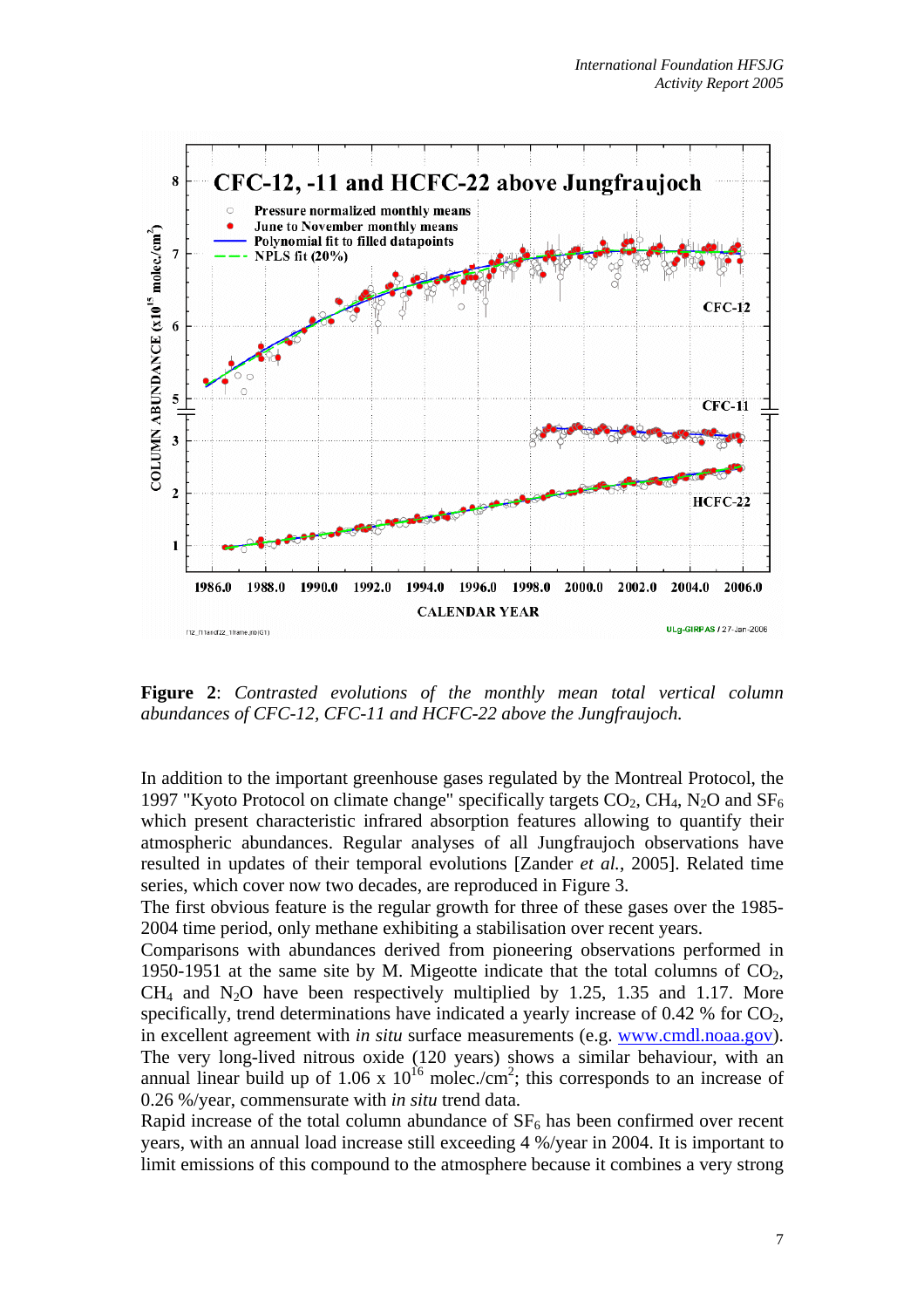absorption of infrared radiation on a per-molecule basis with a very long lifetime of several thousand years.

Extrapolation of the Jungfraujoch data predicts tropospheric  $SF<sub>6</sub>$  concentrations of about 15 pptv in 2050 and about 25 pptv in 2100 (compared this to the 2.0 pptv concentration measured in 1988) [Krieg *et al.*, 2005]. These values are significantly lower than those reported in recent scenarios [WMO 2003], justifying future monitoring of this species to determine its effective future evolution and related climatic impact.

A striking feature of this figure is the stabilisation of the  $CH<sub>4</sub>$  loading during recent years, that will deserve future comparisons with models, to identify the relative contributions of changes in sources and sinks leading to this stabilisation.



**Figure 3**: *Long-term evolution of four species targeted by the Kyoto Protocol as derived from ground-based remote observations conducted at the Jungfraujoch station. Notice the different vertical axis units for each frame.*

During 2005, we provided additional data for the calibration/validation of 3 instruments (MIPAS, SCIAMACHY and GOMOS) aboard the European satellite Envisat. On the whole, we supplied to the calibration team 12784 total column abundances of  $O_3$ , N<sub>2</sub>O, CO, CH<sub>4</sub>, NO, NO<sub>2</sub>, HNO<sub>3</sub> and CO<sub>2</sub>, deduced from Jungfraujoch observations between July 2002 and December 2004. More elaborated products consisting in 4329 vertical distributions and related partial columns of  $HNO<sub>3</sub>$ , CH<sub>4</sub> and N<sub>2</sub>O for 201 days between July 2002 and March 2004 were also produced for specific validation of MIPAS profiles and SCIAMACHY columns.

The Canadian ACE-FTS instrument was launched in August 2003 and has been in "post commissioning" operation since February 2004 [Bernath *et al.*, 2005]. Specific observational campaigns were organized at the Jungfraujoch in support to the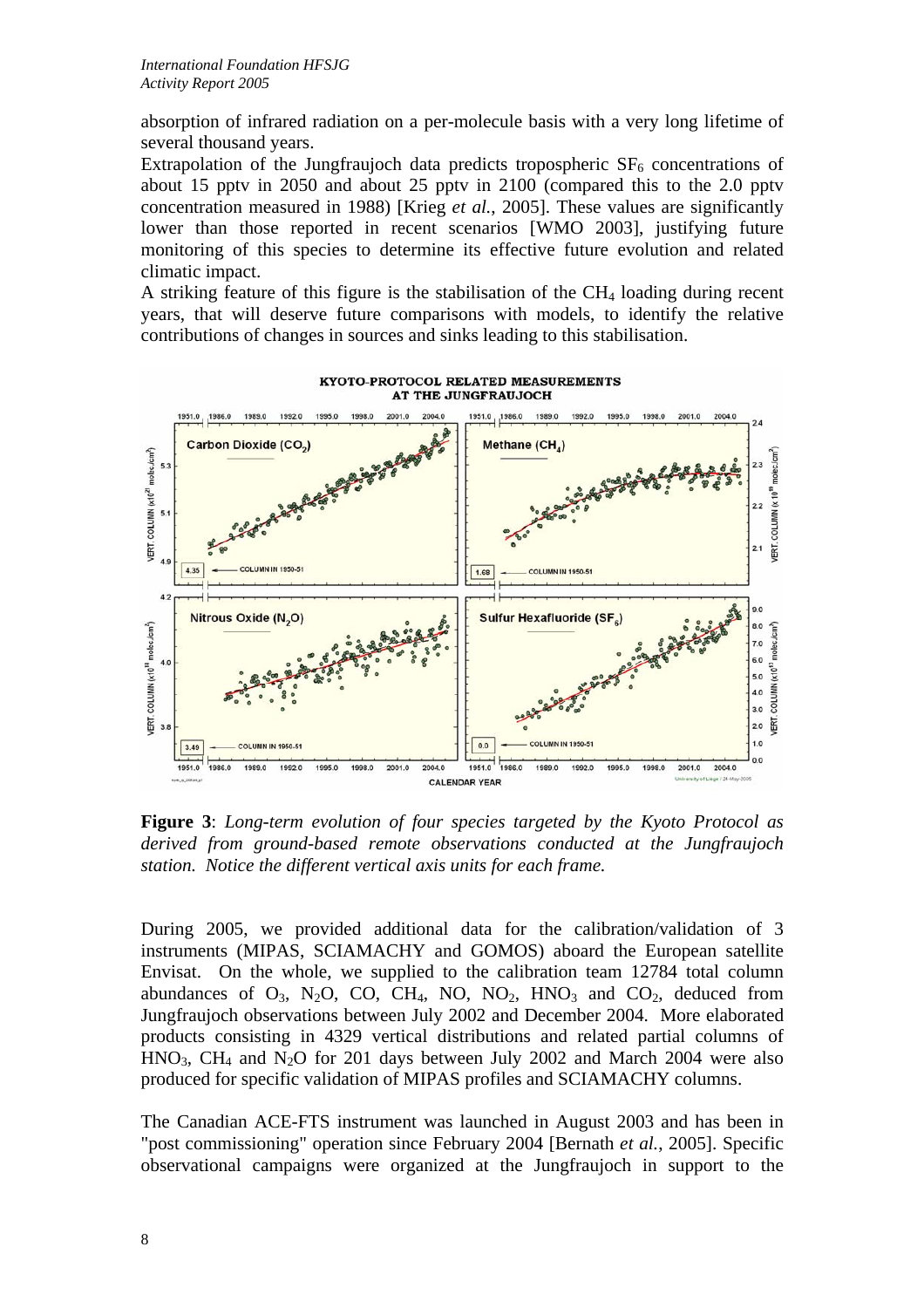validation of the ACE-FTS spectrometer to record as many coincident measurements as possible.

Scientific and validation papers using the first "Version 1" of level 2 data have been published recently in a GRL special issue. In particular, a study dealing with comparisons between stratospheric columns of HCl and  $CIONO<sub>2</sub>$  measured up to October 2004 by ACE and by ground-based FTIR instruments operated at five northern latitude NDSC sites (including the Jungfraujoch) has been led by ULg [Mahieu et al., 2005]. Main conclusions were that: (i) ACE is able to identify for both targeted gases distribution features characteristic of geographical, dynamical, seasonal and chemical changes occurring in the atmosphere; (ii) excellent agreement was found when considering the only sets of coincident measurements obtained around the Thule site (76.5ºN), with mean partial column ratio (ACE/Thule) equal to 1.04 and 0.99 respectively for HCl and ClONO2; (iii) good agreement is generally found for other sites (in particular for the Jungfraujoch), even if systematic differences between some data sets deserve further investigations based on additional coincident ACE "Version 2.2" and ground-level remote FTIR measurements.

On the hardware side, the opening of the heliostat has been electrified, a first step towards its complete automation. The previously tedious manual opening of the heliostat is now performed with a simple remote control.

Key words:

Earth atmosphere, ozone layer, greenhouse gases, long-term monitoring, infrared spectroscopy

Internet data bases:

http://www.nilu.no/nadir/, ftp://ndsc.ncep.noaa.gov/pub/ndsc/jungfrau/ftir/

### Collaborating partners/networks:

Main collaborations: IASB (Institut d'Aéronomie Spatiale de Belgique) / NDSC (Network for the Detection of Stratospheric Change) / SOGE partners (e.g. EMPA) [http://www.nilu.no/soge/] / NASA Langley Research Center / NASA JPL / University of Oslo / University of Leeds / IMK (Forschungszentrum Karlsruhe) / satellite experiments: MOPPIT, ENVISAT and ACE validation  $/ \dots$ 

Scientific publications and public outreach 2005:

## **Refereed journal articles**

Barret, B., D. Hurtmans, M.R. Carleer, M. De Mazière, E. Mahieu, and P.-F. Coheur, Line narrowing effect on the retrieval of HF and HCl vertical profiles from groundbased FTIR measurements, *J. Quant. Spectrosc. Radiat. Transfer, 95*, 499-519, 2005.

Bernath, P.F., C.T. McElroy, M.C. Abrams, C.D. Boone, M. Buttler, C. Camy-Peyret, M. Carleer, C. Clerbaux, P.-F. Coheur, R. Colin, P. DeCola, M. De Mazière, J.R. Drummond, D. Dufour, W.F.J. Evans, H. Fast, D. Fussen, K. Gilbert, D.E. Jennings, E.J. Llewellyn, R.P. Lowe, E. Mahieu, J.C. McConnell, M. McHugh, S.D. McLeod, R. Michaud, C. Midwinter, R. Nassar, F. Nichitiu, C. Nowlan, C.P. Rinsland, Y.J. Rochon, N. Rowlands, K. Semeniuk, P. Simon, R. Skelton, J.J. Sloan, M.-A. Soucy, K. Strong, P. Tremblay, D. Turnbull, K.A. Walker, I. Walkty, D.A. Wardle, V. Wehrle, R. Zander, and J. Zou, Atmospheric Chemistry Experiment (ACE): mission overview, *Geophys. Res. Lett.*, *32*, L15S01, doi:10.1029/2005GL022386, 2005.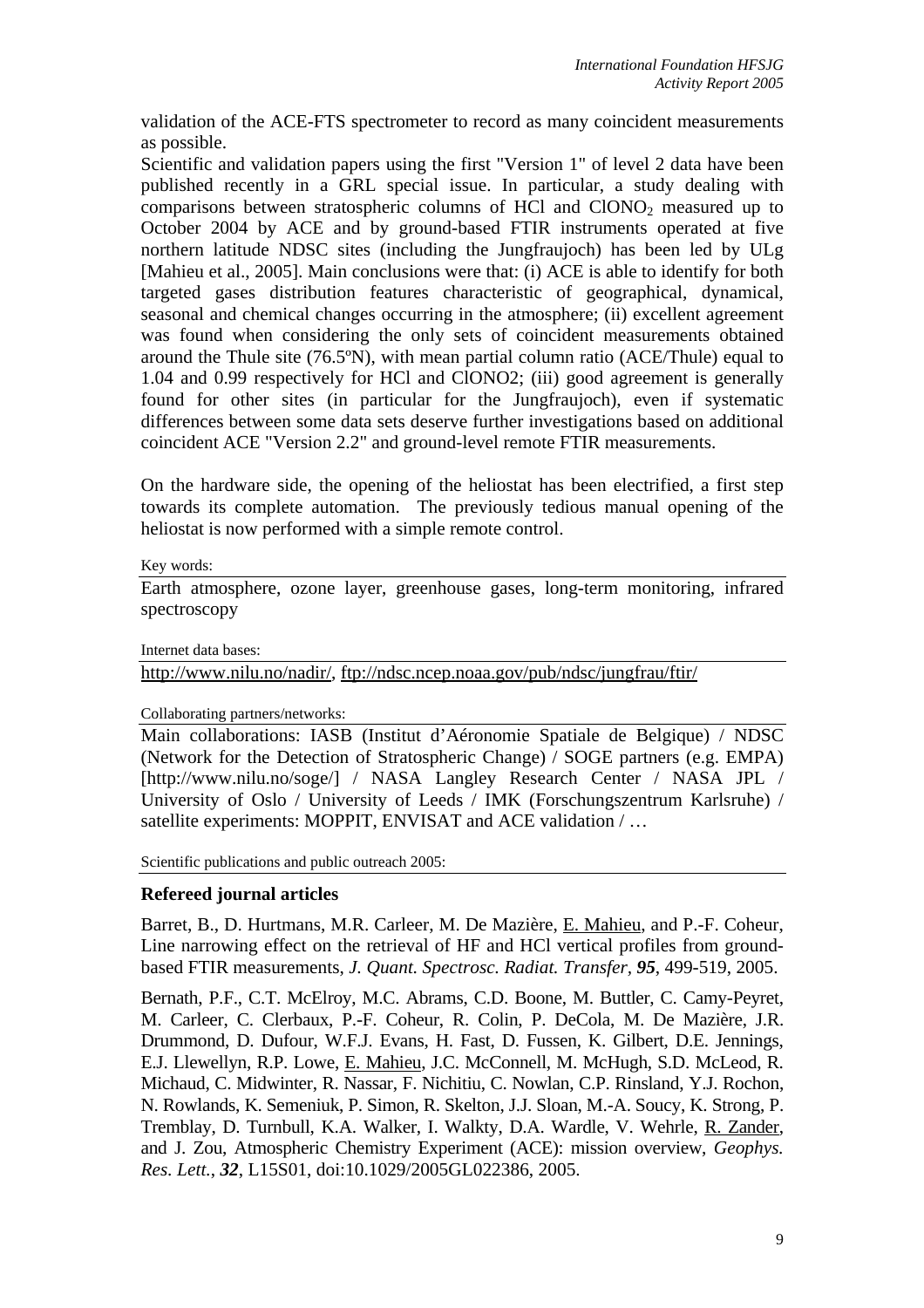De Mazière, M., C. Vigouroux, T. Gardiner, M. Coleman, P. Woods, K. Ellingsen, M. Gauss, I. Isaksen, T. Blumenstock, F. Hase, I. Kramer, C. Camy-Peyret, P. Chelin, E. Mahieu, P. Demoulin, P. Duchatelet, J. Mellqvist, A. Strandberg, V. Velazco, J. Notholt, R. Sussmann, W. Stremme, and A. Rockmann, The exploitation of groundbased Fourier transform infrared observations for the evaluation of tropospheric trends of greenhouse gases over Europe, *Environmental Sciences*, *2 (2-3)*, 283-293, June-September 2005.

Krieg, J., J. Notholt, E. Mahieu, C.P. Rinsland, and R. Zander, Sulphur hexafluoride  $(SF_6)$ : comparison of FTIR-measurements at three sites and determination of its trend in the northern hemisphere, *J. Quant. Spectrosc. Radiat. Transfer, 92*, 383-392, 2005.

Mahieu, E., R. Zander, P. Duchatelet, J.W. Hannigan, M.T. Coffey, S. Mikuteit, F. Hase, T. Blumenstock, A. Wiacek, K. Strong, J.R. Taylor, R. Mittermeier, H. Fast, C.D. Boone, S.D. McLeod, K.A. Walker, P.F. Bernath, and C.P. Rinsland, Comparisons between ACE-FTS and ground-based measurements of stratospheric HCl and ClONO<sub>2</sub> loadings at northern latitudes, *Geophys. Res. Lett.*, 32, L15S08, doi:10.1029/2005GL022396, 2005.

Rinsland, C.P., C. Boone, R. Nassar, K. Walker, P. Bernath, E. Mahieu, R. Zander, J.C. McConnell, and L. Chiou, Trends of HF, HCl,  $CCl_2F_2$ ,  $CCl_3F$ ,  $CHClF_2$  (HCFC-22), and  $SF<sub>6</sub>$  in the lower stratosphere from Atmospheric Chemistry Experiment (ACE) and Atmospheric Trace MOlecule Spectroscopy (ATMOS) measurements near 30ºN latitude, *Geophys. Res. Lett.*, *32*, L16S03, doi:10.1029/2005GL022415, 2005.

Rinsland, C.P., A. Goldman, E. Mahieu, R. Zander, L.S. Chiou, J.W. Hannigan, S.W. Wood, and J.W. Elkins, Long-term evolution in the tropospheric concentration of chlorofluorocarbon 12 ( $CCl_2F_2$ ) derived from high-spectral resolution infrared solar absorption spectra: retrieval and comparison with *in situ* surface measurements, *J. Quant. Spectrosc. Radiat. Transfer, 92*, 201-209, 2005.

Yurganov, L.N., P. Duchatelet, A.V. Dzhola, D.P. Edwards, F. Hase, I. Kramer, E. Mahieu, J. Mellqvist, J. Notholt, P.C. Novelli, A. Rockmann, H.E. Scheel, M. Schneider, A. Schulz, A. Strandberg, R. Sussmann, H. Tanimoto, V. Velazco, J.R. Drummond, and J.C. Gille, Increased Northern Hemispheric carbon monoxide burden in the troposphere in 2002 and 2003 detected from the ground and from space, *Atmos. Chem. Phys.*, *5*, 563-573, 2005.

Zander, R., E. Mahieu, P. Demoulin, P. Duchatelet, C. Servais, G. Roland, L. Delbouille, M. De Mazière and C.P. Rinsland, Evolution of a dozen non- $CO<sub>2</sub>$ greenhouse gases above Central Europe since the mid-1980s, *Environmental Sciences*, *2 (2-3)*, 295-303, June-September 2005.

# **Conference papers**

Mahieu, E., R. Zander, P. Demoulin, P. Duchatelet, C. Servais, C.P. Rinsland, and M. De Mazière, Recent evolution of atmospheric OCS above the Jungfraujoch station: Implications for the stratospheric aerosol layer, in *Proceedings of "Atmospheric Spectroscopy Applications, ASA Reims 2005"*, Reims, September 6-8, 2005, pp.235- 238, 2005.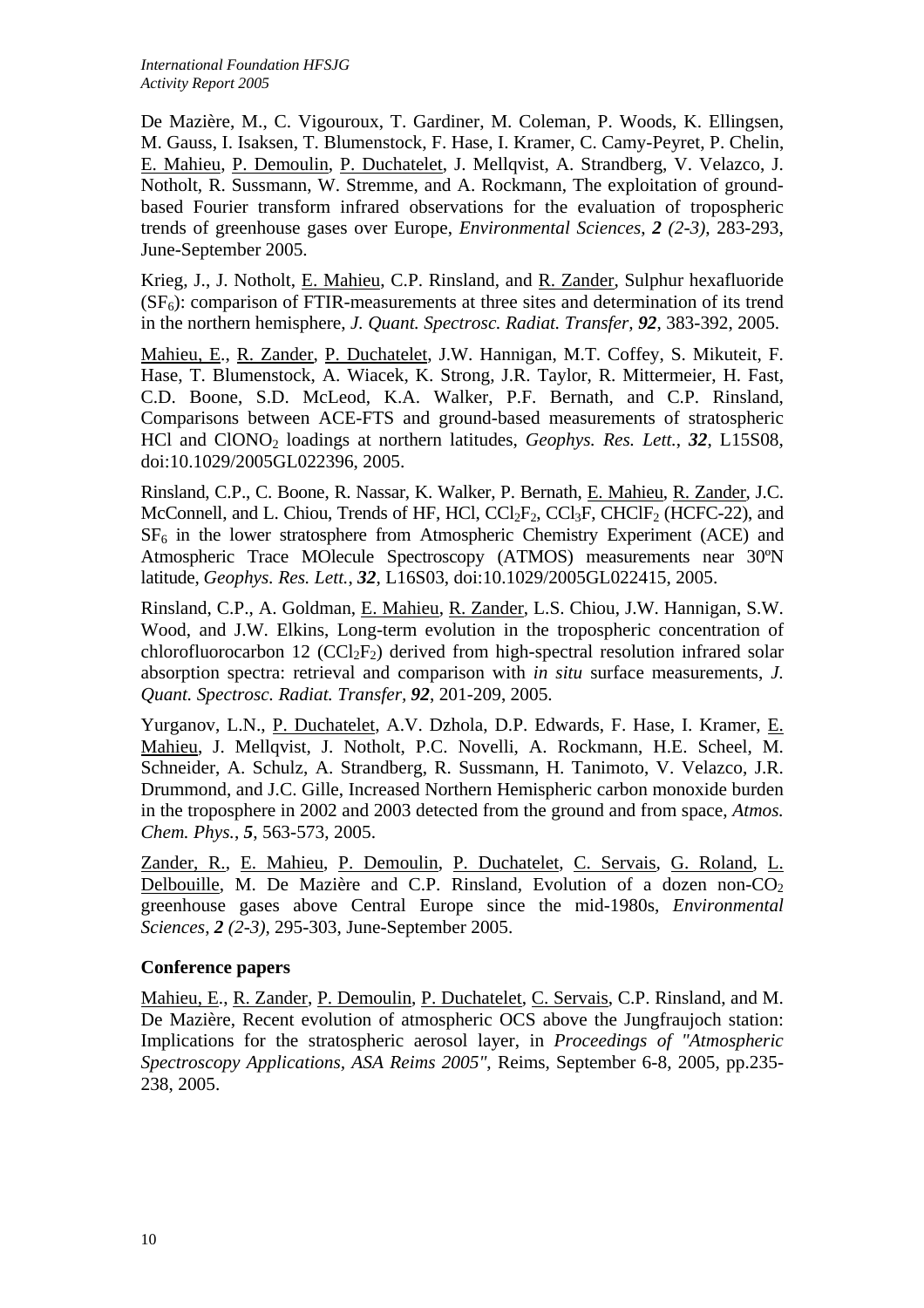# **Magazine and Newspapers articles**

"La couche d'ozone se reconstruit. Des chercheurs de l'ULg étudient la composition chimique de l'atmosphère depuis un sommet suisse", with Pierre Duchatelet, Groupe Sud Presse, 17 March 2005.

# **Radio and television**

"La sentinelle du soleil", interview of Pierre Duchatelet, Belgian Local Television No Télé (Hainaut), 19 October 2004.

Address:

Institut d'Astrophysique et de Géophysique - Université de Liège allée du VI août, 17 - Bâtiment B5a B-4000 Sart Tilman (Liège, Belgique)

Contacts:

| Luc Delbouille           | Tel. $+3243422594$ e-mail: delbouille@astro.ulg.ac.be                    |
|--------------------------|--------------------------------------------------------------------------|
|                          | Philippe Demoulin Tel. $+3243669785$ e-mail: demoulin@astro.ulg.ac.be    |
|                          | Pierre Duchatelet Tel. +32 4 366 9786 e-mail: duchatelet@astro.ulg.ac.be |
|                          | Emmanuel Mahieu Tel. +32 4 366 9786 e-mail: mahieu@astro.ulg.ac.be       |
|                          | Ginette Roland Tel. $+3243422594$ e-mail: roland@astro.ulg.ac.be         |
| <b>Christian Servais</b> | Tel. +32 4 366 9784 e-mail: servais@astro.ulg.ac.be                      |
| Rodolphe Zander          | Tel. +32 4 366 9756 e-mail: zander@astro.ulg.ac.be                       |

URL: http://girpas.astro.ulg.ac.be/